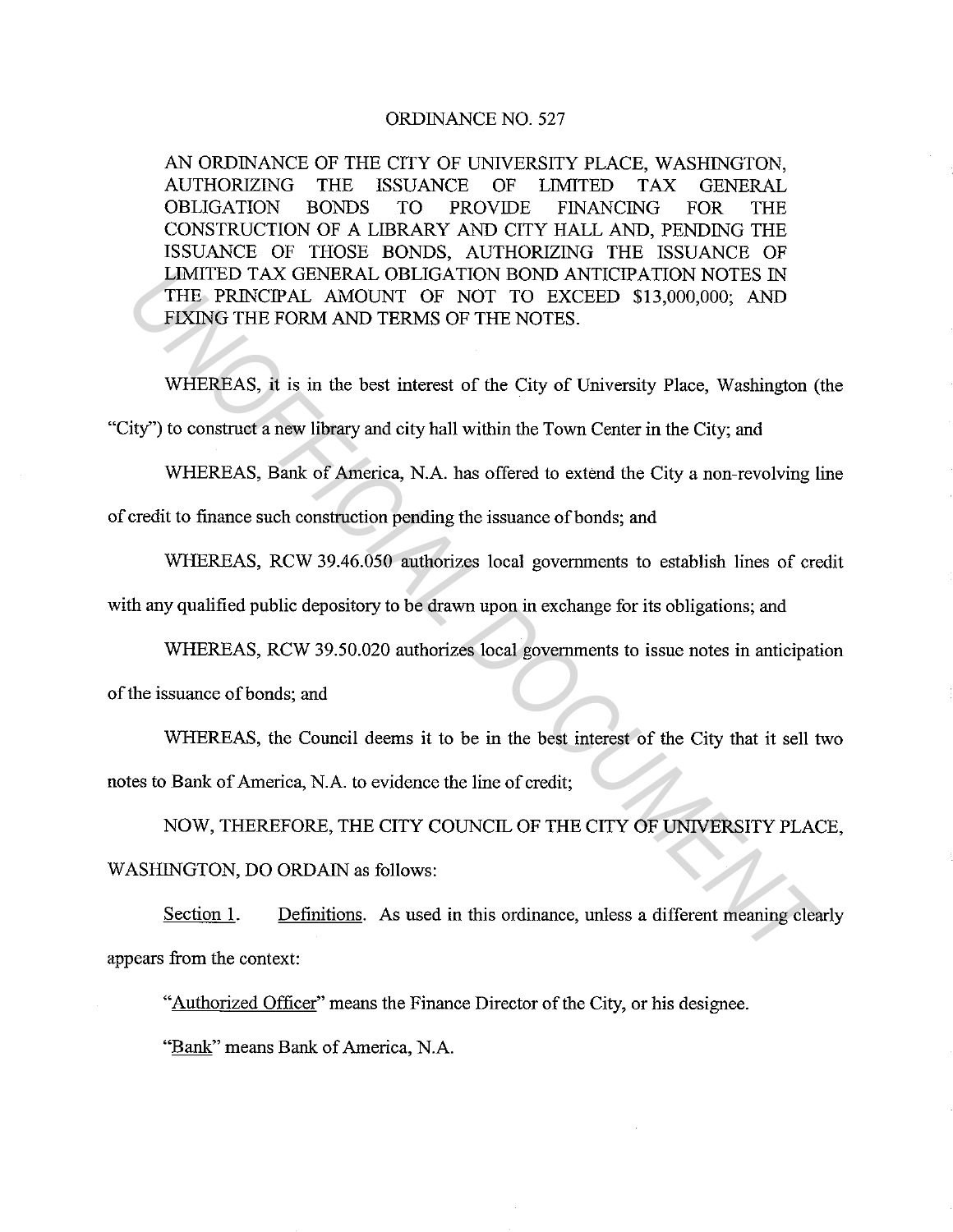"Bonds" means the Limited Tax General Obligation Bonds to be issued to pay and redeem the Notes or any refunding note or notes.

"City'' means the City of University Place, Washington.

"Council" means the general legislative authority of the City as the same shall be duly and regularly constituted from time to time.

"Notes" means the not to exceed \$13,000,000 Limited Tax General Obligation Bond Anticipation Notes, 2008 Series A and Series B (Taxable), of the City issued pursuant to this ordinance.

"Note Account" means the Limited Tax General Obligation Bond Anticipation Note Account, 2008, established pursuant to Section 5.

"Note Registrar" means the Finance Director.

"Outstanding Principal Balance" of a Note means on any particular day the aggregate of all funds that the City has drawn from the Bank under that Note to that day, less the aggregate of all principal payments on the Note made by the City on or before that day.

"Prime Rate" means the rate of interest publicly announced from time to time by the Bank as its Prime Rate. The Prime Rate is set by the Bank based on various factors, including the Bank's costs and desired return, general economic conditions and other factors, and is used as a reference point for pricing some loans. The Bank may price loans to its customers at, above, or below the Prime Rate. Any change in the Prime Rate shall take effect at the opening of business on the day specified in the public announcement of a change in the Prime Rate. *UNOFFICIAL DOCUMENT*

"Proposal" means the proposal letter submitted by the Bank to purchase the Notes and attached as Exhibit A.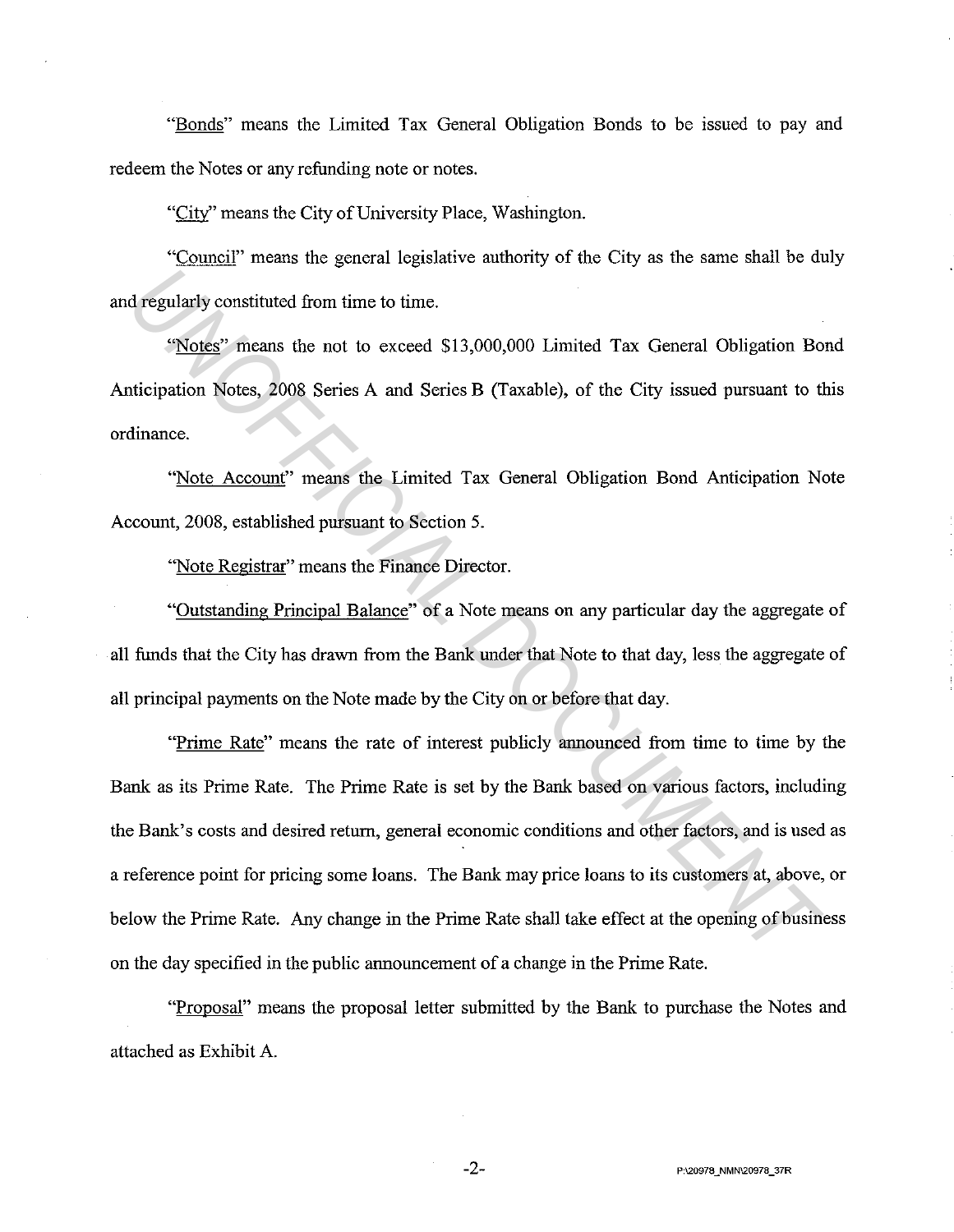"Request for Draw" means an oral or written request by an Authorized Officer for a draw from the non-revolving line of credit authorized to be established by this ordinance substantially in the form of Exhibit B, all as more fully described in Section 3.

Section 2. Authorization of the Bonds. For the purpose of providing funds necessary to repay the Notes, the Council shall issue Bonds in such amount and form and with such terms, as shall be determined by ordinance of the Council. The proceeds of the Bonds shall be paid into the Note Account and applied, together with other available funds, in amounts sufficient to repay the Note.

Section 3. Authorization and Description of Notes. For the purpose of providing all or part of the money required to construct a new library and city hall within the Town Center in the City, and pay costs of issuing the Note pending the issuance of the Bonds, the City shall issue its Limited Tax General Obligation Bond Anticipation Notes, 2008, in the maximum principal amount of not to exceed \$13,000,000. The Notes shall consist of Series A in the principal amount of not to exceed \$10,000,000 and Series B (Taxable) in the principal amount of not to exceed \$3,000,000. Amounts drawn on the Series A Note shall bear interest at a rate per year equal to 65% of the Prime Rate, minus a spread of 0.80%. Amounts drawn on the Series B (Taxable) Note shall bear interest at a rate per year equal to the Prime Rate minus a spread of 1.50%. The Notes shall be issued in fully registered form and shall be numbered, shall be dated as of their date of delivery to the Bank, and shall mature on December 31, 2009. **Example 10** Notes, the Council shall issue Bonds in such amount and form and with such term<br>shall be determined by ordinance of the Council. The proceeds of the Bonds shall be paid in<br>Note Account and applied, together wi

The City may make incremental draws upon the Notes in any amount, pursuant to a Request for Draw, on any business day during the term of the Notes to carry out the purposes of the Note, subject to the limitations that the aggregate amount of all incremental draws upon the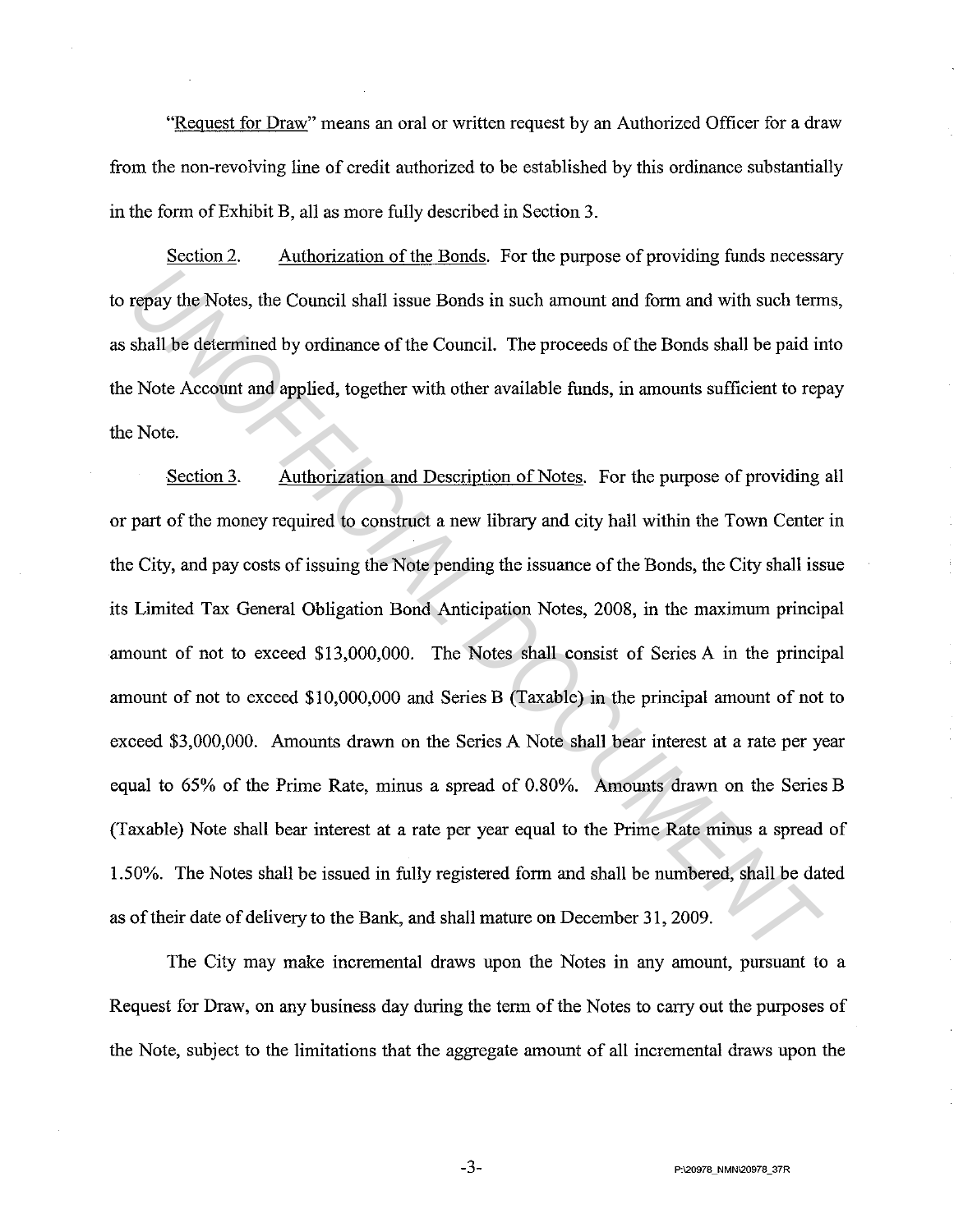Notes may not exceed \$13,000,000, and provided that draws made after 1:00 p.m., Pacific time will be disbursed on the following business day.

Interest on outstanding principal of the Notes shall accrue from the date such principal is drawn under the Notes until paid. Interest shall be calculated on the basis of a 360-day year and the actual number of days elapsed. Interest shall be payable quarterly, on each April 1, July 1, October 1 and January 1, beginning October 1, 2008, and at maturity or upon prepayment. All principal on the Notes shall be paid at maturity or upon prepayment. If there occurs any nonpayment of principal or interest of the Notes when due, the Bank may elect to have the interest rates on the Notes increased by two (2.0) percentage points (the "Default Rate"); and if the tax-exempt note does not maintain its tax-exempt status, the Bank may elect to have the interest rate on such Note increased by two (2.0) percentage points. *UNOFFICIAL DOCUMENT*

Principal of and interest on the Notes shall be payable as described in Section 5 below. If the Notes are not redeemed when properly presented at its maturity or call date, the City shall be obligated to pay interest on the Notes at the Default Rate from and after the maturity or call date until the Notes, both principal and interest, are paid in full or until sufficient money for that payment in full is on deposit in the Note Fund.

Section 4. Designation of Officer to Make Request for Draws. A Request for Draw pursuant to the Notes may be made by the Authorized Officer in writing pursuant to the draw certificate attached hereto in Exhibit B. The Council hereby delegates to the Authorized Officer authority to make a written Request for Draw pursuant to this ordinance. The Bank shall incur no liability to the City or to any other person in acting upon any written communication which the Bank believes in good faith to have been given by an official authorized to borrow on behalf of the City, or otherwise acting in good faith in making advances pursuant to this ordinance.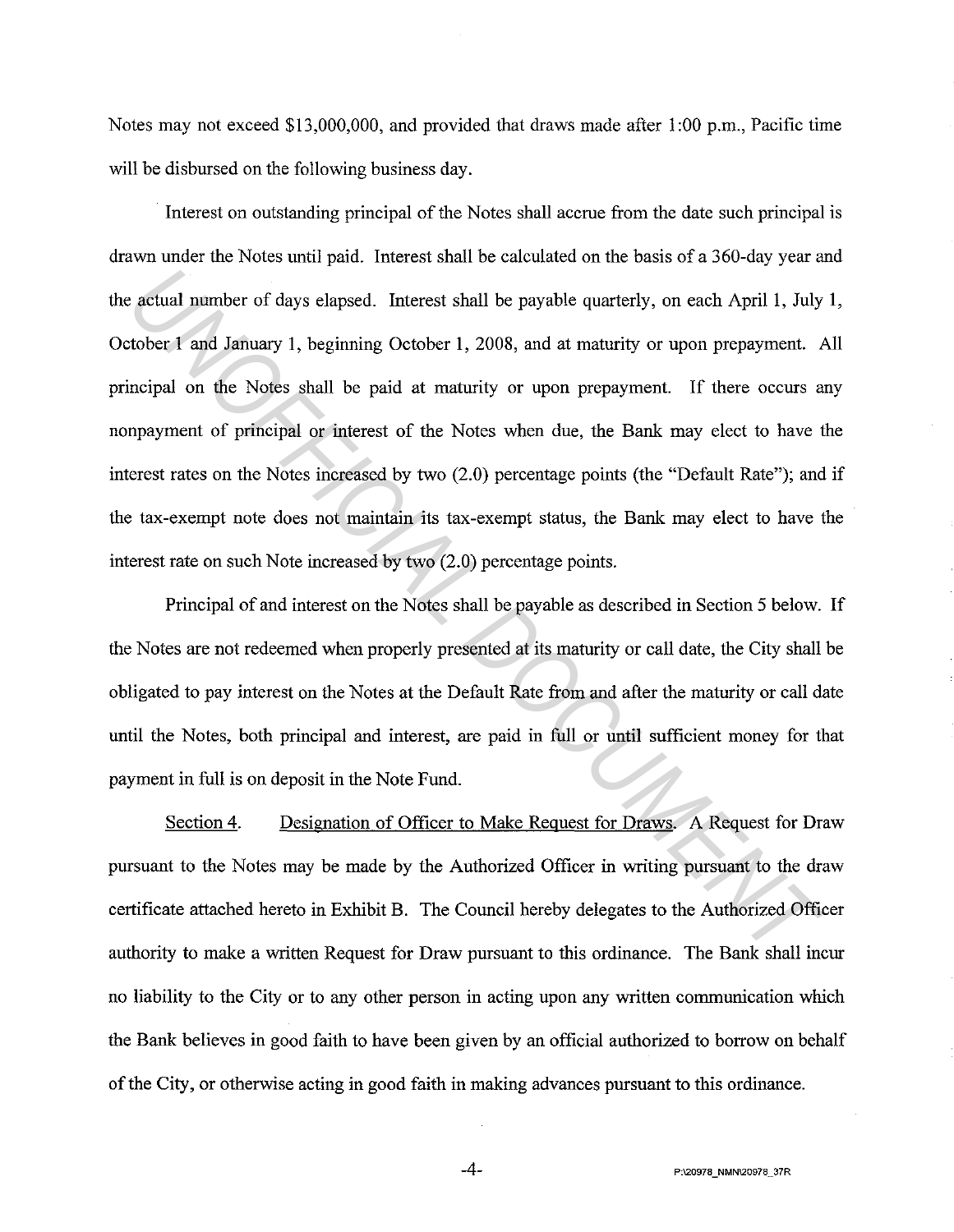Section 5. Note Redemption Account and Security for the Note. A special account of the City to be known as the "City of University Place Limited Tax General Obligation Bond Anticipation Note Account, 2008" (the "Note Account") in the Debt Service Fund is hereby authorized to be created by the Finance Director. The Note Account shall be a trust account and shall be drawn upon for the sole purpose of paying the principal of and interest on the Notes. Money on deposit in the Note Account not immediately needed to pay such interest or principal may temporarily be deposited in such institutions or invested in such obligations that are legal investments for City funds. Any interest or profit from the investment of such money shall be deposited in the Note Account. Any money remaining in the Note Account after payment in full of the principal of and interest on the Notes may be transferred to the general fund of the City, and the Note Account shall be closed. all be drawn upon for the sole purpose of paying the principal of and interest on the Notoney on deposit in the Note Account not immediately needed to pay such interest or principal yero properarily be deposited in such in

The City covenants that on or before the maturity date of the Notes it will issue the Bonds, refunding bond anticipation notes, or a combination of the foregoing in an amount sufficient to pay the Notes when due.

The Notes are general obligations of the City. The City hereby irrevocably covenants that it will levy taxes annually upon all the taxable property in the City without limitation as to rate or amount and in amounts sufficient, with other money legally available therefor, to pay the principal of and interest on the Notes as the same shall become due. The full faith, credit and resources of the City are hereby irrevocably pledged for the annual levy and collection of such taxes and the prompt payment of such principal and interest. The pledge of tax levies may be discharged prior to maturity of the Notes by making full provision for the payment thereof.

Section 6. Application of Note Proceeds. Proceeds received from draws on the Notes shall be deposited in the Note Proceeds Account in the Debt Service Fund and be used to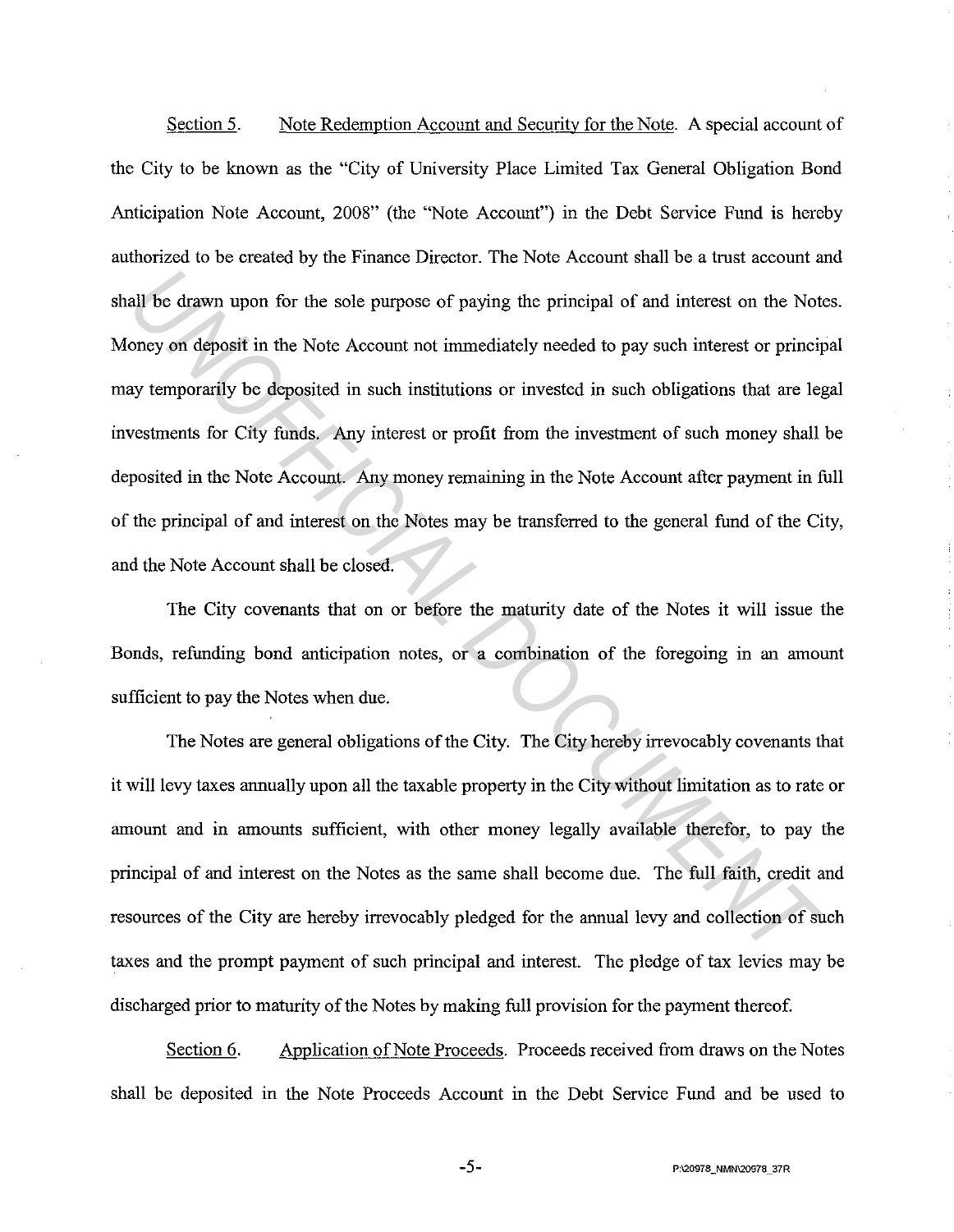construct the library and city hall and pay costs of issuing the Notes. Money in such account shall be invested in legal investments for City funds. Upon completion of such acquisition or a decision not to complete any portion of the construction, any remaining money in the fund shall be transferred to the Note Account or used for other capital purposes.

Section 7. Prepayment. The City may prepay the Notes in whole or in part at any time by paying the principal amount thereof to be prepaid together with accrued interest to the date of prepayment. No prepayment penalty shall apply. If the Notes are prepaid in full, interest shall cease to accrue on the date such prepayment occurs.

Section 8. Note Registrar. The Note Registrar shall keep, or cause to be kept, at the office of the Finance Director, sufficient records for the registration and transfer of the Notes. The Note Registrar is authorized, on behalf of the City, to authenticate and deliver the Notes in accordance with the provisions of the Notes and this ordinance, to serve as the City's paying agent for the Notes and to carry out all of the Note Registrar's powers and duties under this ordinance. **Example 17.** Prepayment. The City may prepay the Notes in whole or in part at a<br>
be by paying the principal amount thereof to be prepaid together with accrued interest to te<br>
te of prepayment. No propayment penalty shall

Section 9. following form: Form and Execution of Notes. The Notes shall be in substantially the

# UNITED STATES OF AMERICA

NO.

#### STATE OF WASHINGTON

# CITY OF UNNERSITY PLACE, WASHINGTON LIMITED TAX GENERAL OBLIGATION BOND ANTICIPATION NOTE, 2008 [SERIES *AIB* (TAXABLE)]

| <b>REGISTERED OWNER:</b> | Bank of America, N.A. |
|--------------------------|-----------------------|
|                          |                       |

MATURITY DATE: December 31, 2009

 $\frac{1}{2}$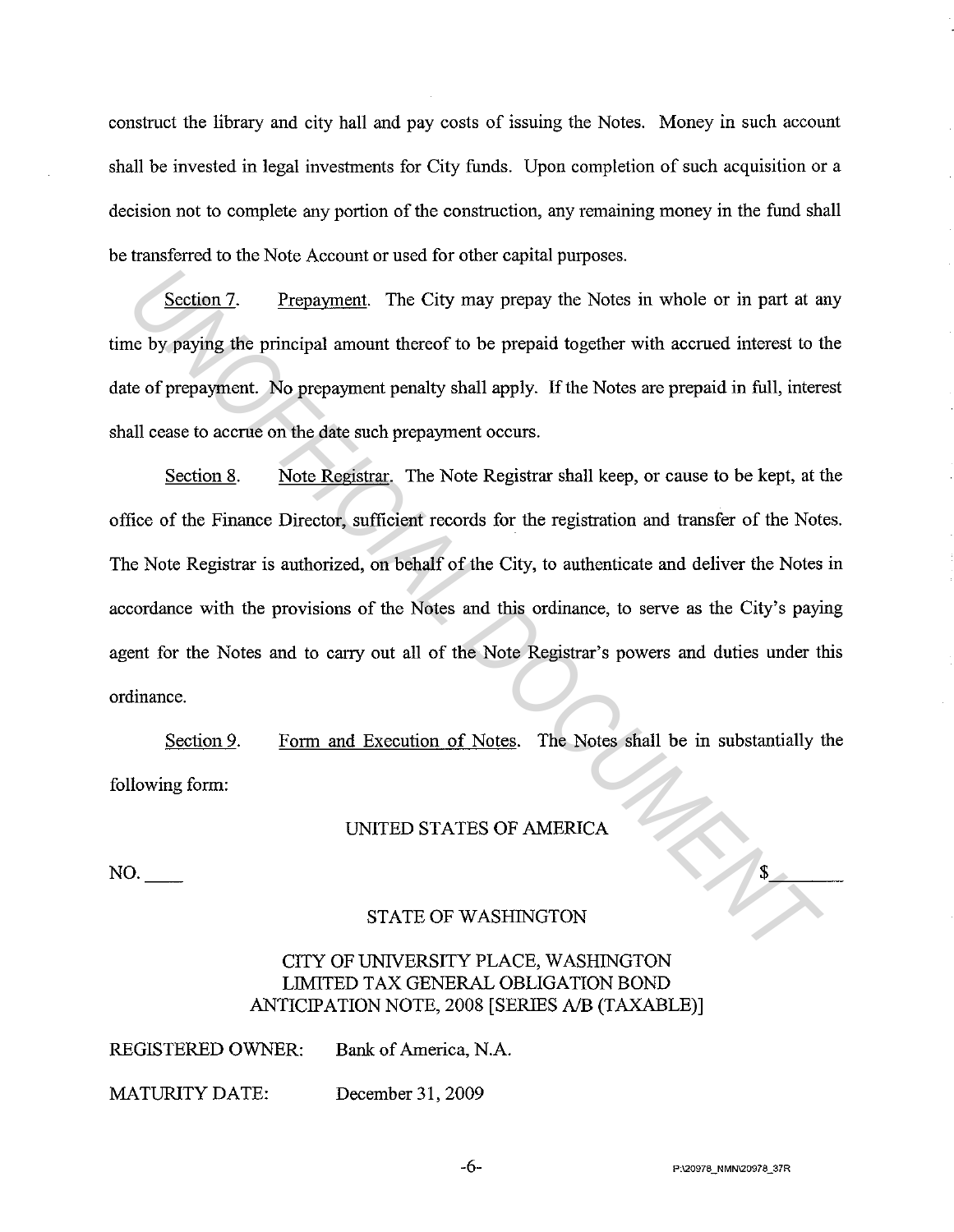The City of University Place, Washington (the "City"), a municipal corporation organized and existing under the laws of the State of Washington, hereby acknowledges itself to owe and for value received promises to pay, but solely from the Note Fund hereinafter identified, to the Registered Owner identified above on December 31, 2009, the principal sum of amounts drawn on the Note pursuant to a Request for Draw (not to exceed \$10,000,000/\$3,000,000] outstanding at any one time), from the date hereof. Each amount drawn pursuant to a Request for Draw under this Note shall bear interest at a rate per year equal to [65% of the Prime Rate, minus a spread of 0.80%/ the Prime Rate minus a spread of 1.50%], as set forth in Ordinance No. 527 of the City, passed on July 7, 2008 (the "Note Ordinance"). Interest on this Note shall accrue from the date money is drawn, pursuant to a Request for Draw, until paid and shall be computed on the Outstanding Principal Balance on the basis of a 360-day year and the actual days elapsed. Interest shall be payable quarterly, beginning October 1, 2008 and at maturity or upon early prepayment. Principal on this Note shall be paid on the Maturity Date identified above. Upon payment of this Note in full, the Registered Owner shall surrender this Note at the office of the City Finance Director for cancellation. Both principal of and interest on this Note are payable in lawful money of the United States of America. der this Note shall bear interest at a rate per year equal to [65% of the Prime Rate, minus<br>
read of 0.80% the Prime Rate minus a spread of 1.50%], as set forth in Ordinance No. 527<br>
Using City, passed on July 7, 2008 (the

The City may prepay this Note in whole or in part at any time by paying the principal amount thereof to be prepaid together with accrued interest to the date of prepayment.

This Note shall not be valid or become obligatory for any purpose or be entitled to any security or benefit under the Note Ordinance until the Registration Certificate hereon shall have been manually signed by the Note Registrar. Reference is made to the Note Ordinance for definitions of capitalized terms.

This Note is issued pursuant to the Note Ordinance for the purpose of financing a library and city hall in anticipation of the issuance of bonds, all in conformity with the Constitution and laws of the State of Washington.

The City hereby designates this Note as a "qualified tax-exempt obligation" under Section  $265(b)(3)$  of the Code for banks, thrift institutions and other financial institutions. The City does not expect to issue more than \$10,000,000 in qualified tax-exempt obligations during calendar year 2008.

The City has irrevocably covenanted that it will deposit in the Limited Tax General Obligation Bond Anticipation Note Account, 2008 of the City authorized to be maintained by the Note Ordinance, taxes levied, bond proceeds or refunding note proceeds, in amounts which, together with other moneys of the City legally available therefor, will be sufficient to pay the principal of and interest on this Note as the same shall become due.

It is hereby certified and declared that this Note is issued pursuant to and in strict compliance with the Constitution and laws of the State of Washington and ordinances of the City and that all acts, conditions and things required to be done precedent to and in the issuance of this Note have happened, been done and performed.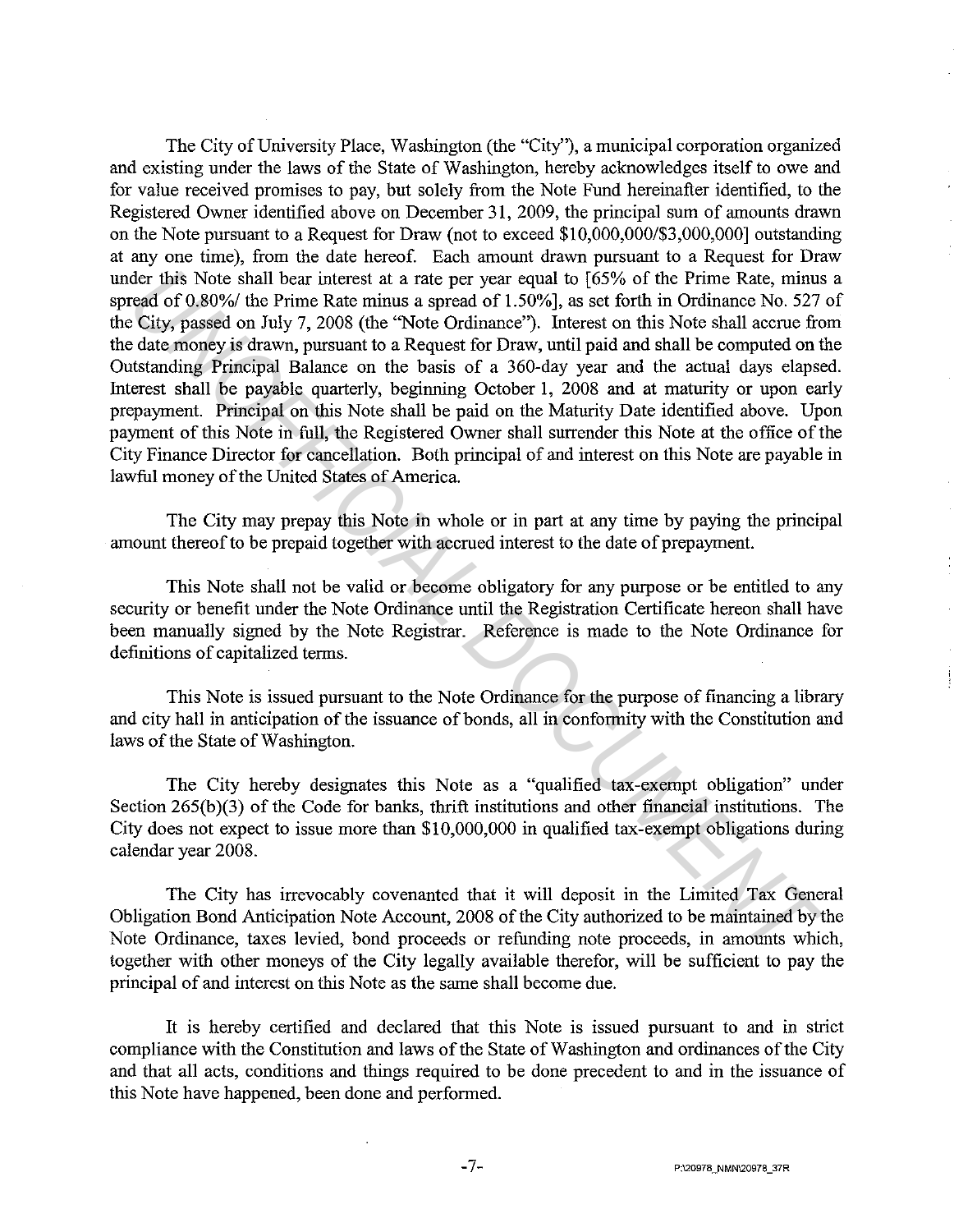IN WITNESS WHEREOF, the City of University Place, Washington, has caused this Note to be executed by the manual or facsimile signature of the Mayor and attested by the manual or facsimile signature of the Clerk, and the seal of the City to be imprinted or impressed hereon as of the day of July, 2008.

[SEAL]

### CITY OF UNIVERSITY PLACE, WASHINGTON

By *Isl* manual or facsimile

Mayor

ATTEST:

*Isl* manual or facsimile City Clerk

# REGISTRATION CERTIFICATE

This Note is registered in the name of the Registered Owner on the books of the City, in the office of the City Finance Director (the ''Note Registrar"), as to both principal and interest, as noted in the registration blank below. All payments of principal of and interest on this Note shall be made by the City with full acquittance by the Note Registrar's wire transfer, made payable to the last Registered Owner as shown hereon and on the registration books of the Note Registrar at his/her address noted hereon and on the registration books of the Note Registrar. WASHINGTON<br> *By* <u>*Isl* manual or facsimile</u><br> *Mayor*<br> *USI*<br> *USI*<br> *USI*<br> *USI*<br> *USI*<br> *USI*<br> *USI*<br> *USI*<br>
City Clerk<br> **EXELSTRATION CERTIFICATE**<br> **This Note is registered in the name of the Registered Owner on the boo** 

| Date of      | Name and Address of                                                      | Signature of            |
|--------------|--------------------------------------------------------------------------|-------------------------|
| Registration | <b>Registered Owner</b>                                                  | Registrar               |
| 2008         | Bank of America, N.A.<br>800 Fifth Avenue, Floor 34<br>Seattle, WA 98104 | <b>Finance Director</b> |

Section 10. Execution. The Notes shall be executed on behalf of the City with the manual or facsimile signature of its Mayor, shall be attested by the facsimile or manual signature of the City Clerk and shall have the seal of the City impressed or imprinted thereon.

If any officer whose signature appears on the Notes ceases to be an officer of the City authorized to sign bonds before a Note bearing his or her signature is authenticated or delivered by the Note Registrar or issued by the City, the Note nevertheless may be authenticated, delivered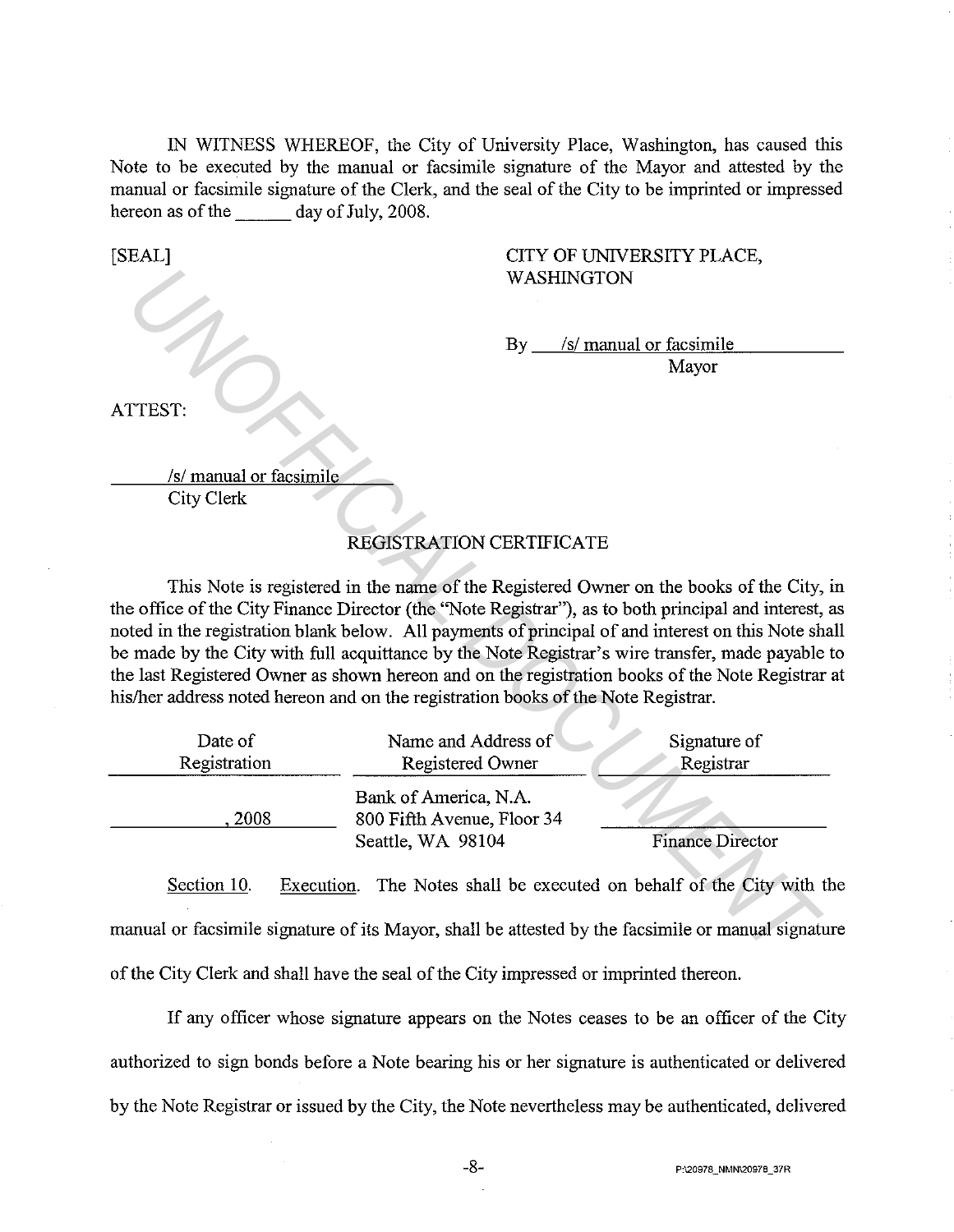and issued and, when authenticated, issued and delivered, shall be as binding on the City as though that person had continued to be an officer of the City authorized to sign bonds. Any Note also may be signed on behalf of the City by any person who, on the actual date of signing of the Note, is an officer of the City authorized to sign bonds, although he or she did not hold the required office on the date of issuance of the Note.

Section 11. Sale of Notes; Unused Commitment Fee. The Council hereby authorizes the sale of the Notes to the Bank pursuant to the terms of the Bank's Proposal attached hereto and authorizes the Finance Director to accept a binding offer from the Bank consistent with the terms of the Proposal. Upon delivery of the Notes, the City shall pay to the Bank (a) a fee of \$13,000, (b) reimburse the Bank for its legal fees, and (c) quarterly in arrears, a fee for the unused portion of the Bank's commitment, which fee shall equal 0.10% per annum and be calculated on the difference between \$13,000,000 and the average Outstanding Principal Balance of the Notes for the preceding quarterly period, on the basis of actual number days elapsed in a 360-day year. quired office on the date of issuance of the Note.<br> **Section 11.** Sale of Notes: Unused Commitment Fee. The Council hereby authorize sale of the Notes to the Bank pursuant to the terms of the Bank's Proposal attached here

Section 12. Reporting Requirements. The City will provide the following information to the Bank:

(I) Audited financial statements within 10 days after they are published;

(2) Unaudited annual financial statements as soon as available and in any event within 7 months of year end;

(3) The City's annual budget due within 30 days of adoption;

( 4) Internally prepared financial statements due quarterly, within 60 days of the quarter end; and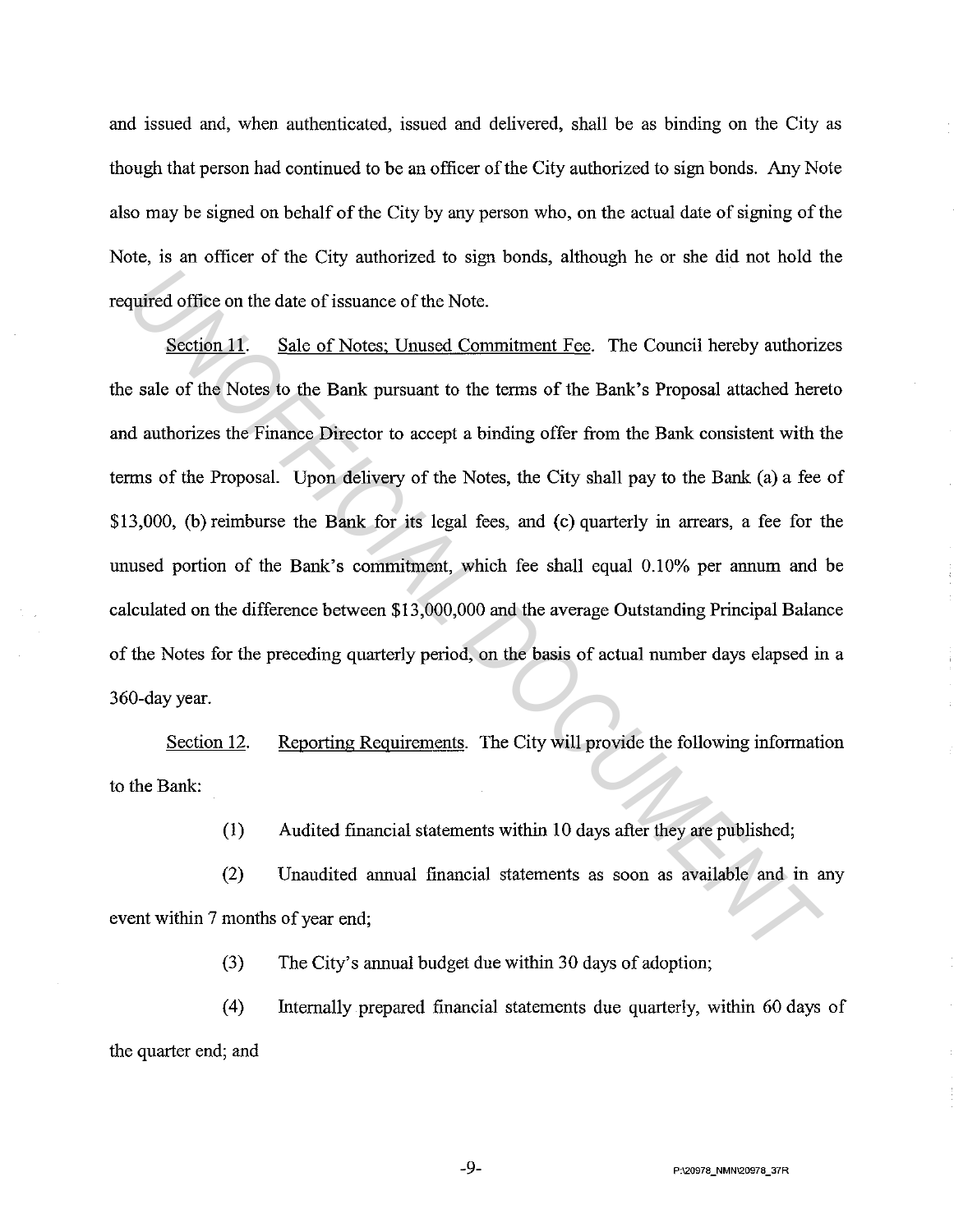(5) Project status reports and such other information as may be reasonably requested by the Bank from time to time.

Section 13. Tax Covenant; Special Designation. The City shall comply with the provisions of this section unless, in the written opinion of Bond Counsel to the City, such compliance is not required in order to maintain the exemption of the interest on the Series A Note from federal income taxation.

The City hereby covenants that it will not make any use of the proceeds of sale of the Series A Note or any other funds of the City which may be deemed to be proceeds of such Series A Note pursuant to Section 148 of the Code and the applicable regulations thereunder that will cause the Series A Note to be an "arbitrage bond" within the meaning of said section and said regulations. The City will comply with the requirements of Section 148 of the Code (or any successor provision thereof applicable to the Series A Note) and the applicable regulations thereunder throughout the term of the Series A Note. **IMPLEMENT INTERT INTERT INTERT INTERT INTERT INTO THE CONDEMPTION OF the INTERTY OF CHIP INTERTY CONDENSITY CONDENSITY CONDENSITY CONDENSITY CONDENSITY CONDENSITY CONDENSITY CONDENSITY CONDENSITY CONDENSITY CONDENSITY CON** 

The City further covenants that it will not take any action or permit any action to be taken that would cause the Series A Note to constitute "private activity bonds" under Section **141** of the Code.

The City will pay any rebate amount to the United States of America at the times and in the amounts necessary to meet the requirements of the Code to maintain the federal income tax exemption of the interest payments on the Series A Note, in accordance with the Federal Tax Certificate.

The City hereby designates the Series A Note as "qualified tax-exempt obligations" under Section  $265(b)(3)$  of the Code for banks, thrift institutions and other financial institutions. The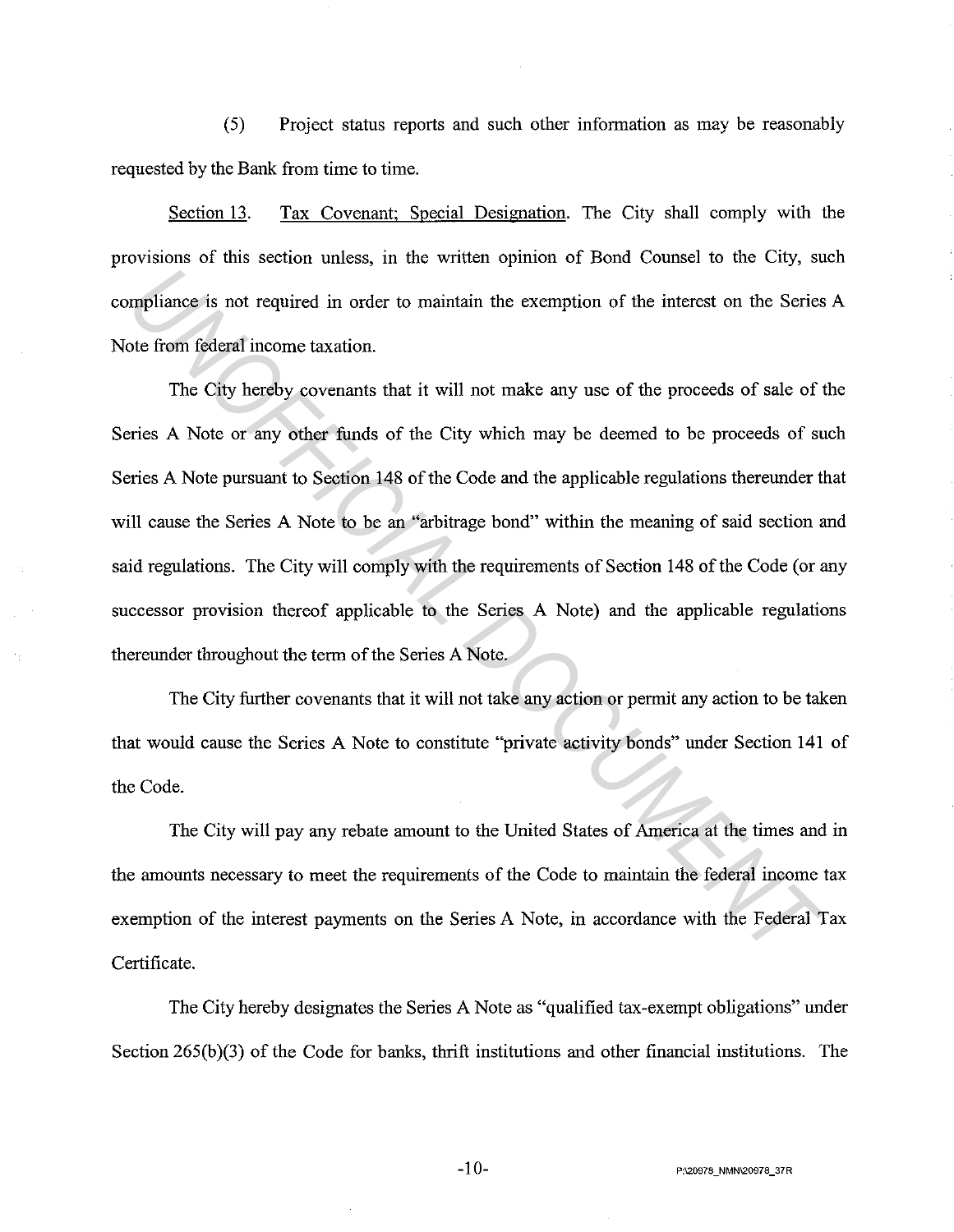City does not anticipate that it will issue more than \$10,000,000 of qualified tax-exempt obligations during 2008.

Section 14. Ratification; General Authorization. The Finance Director and other appropriate officers of the City are authorized to take any actions and to execute documents as in their judgment may be necessary or desirable in order to carry out the terms of, and complete the transactions contemplated by, this ordinance. All acts taken pursuant to the authority of this ordinance but prior to its effective date are hereby ratified.

Section 15. Severability. If any provision in this ordinance is declared by any court of competent jurisdiction to be contrary to law, then such provision shall be null and void and shall be deemed separable from the remaining provision of this ordinance and shall in no way affect the validity of the other provisions of this ordinance or of the Notes.

Section 16. Effective Date. This ordinance shall become effective five days after its passage and publication. *UNOFFICIAL DOCUMENT*

-11- **P:\20978\_NMN\20978\_37R**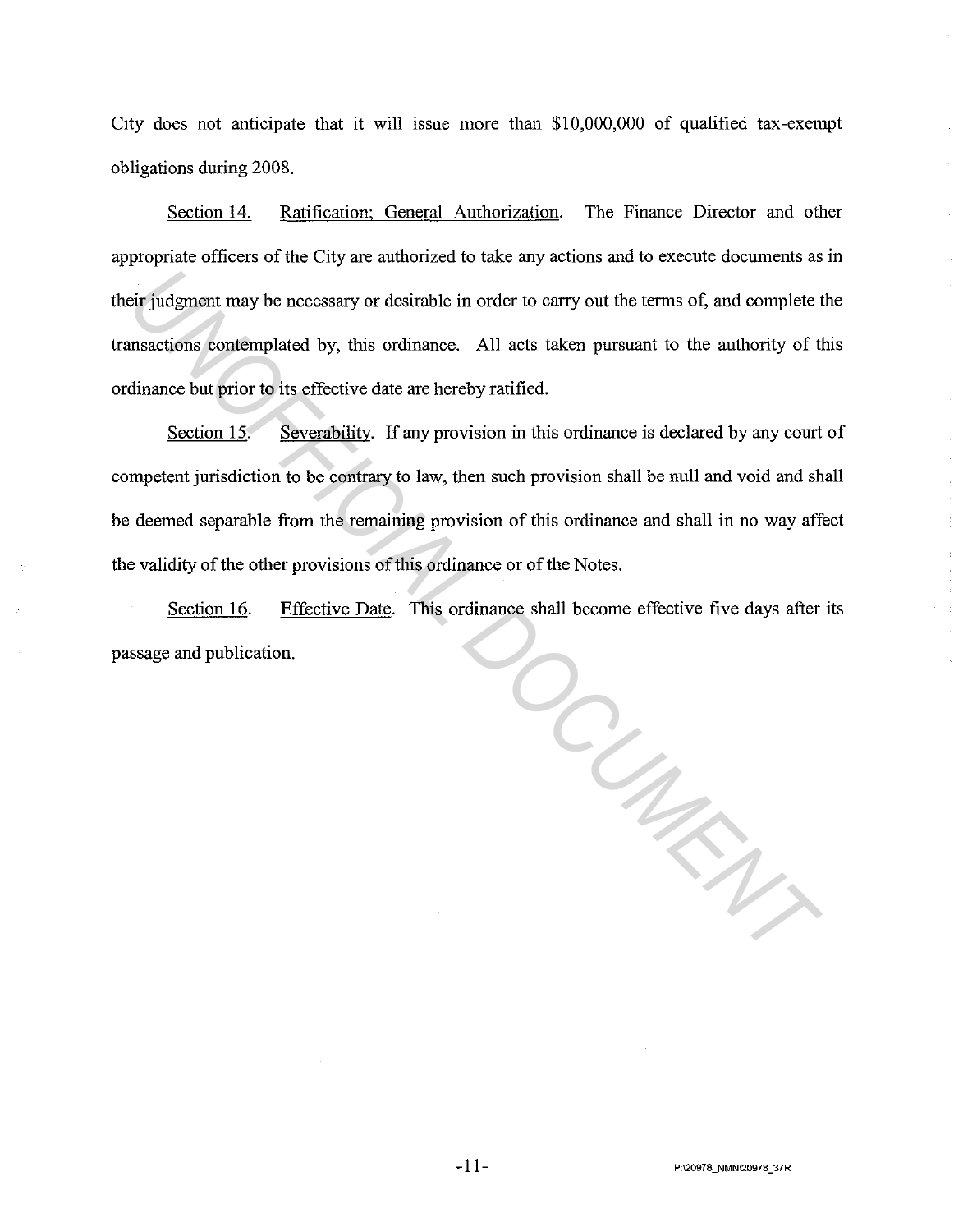PASSED by the Council of the City of University Place, Washington, at a regular meeting thereof, held this 7th day of July, 2008.

> CITY OF UNNERSITY PLACE, WASHINGTON

Where The City Clerk<br>
Mayor<br>
PROVED AS TO FORM:<br>
PROVED AS TO FORM:<br>
<u>MA<sub>S</sub> (Jet et )</u><br>
CRED WITH THE CITY CLERK:<br>
CED WITH THE CITY CLERK:<br>
UED WITH THE CITY CLERK:<br>
UED WITH THE CITY COUNCIL: July 7, 2008<br>
PRECTIVE DATE:

Mayor

ATTEST:

City Clerk

APPROVED AS TO FORM:

FILED WITH THE CITY CLERK:

PASSED BY THE CITY COUNCIL: July 7, 2008

PUBLISHED: July 9, 2008

EFFECTNE DATE: July 21, 2008

ORDINANCE NO.: 527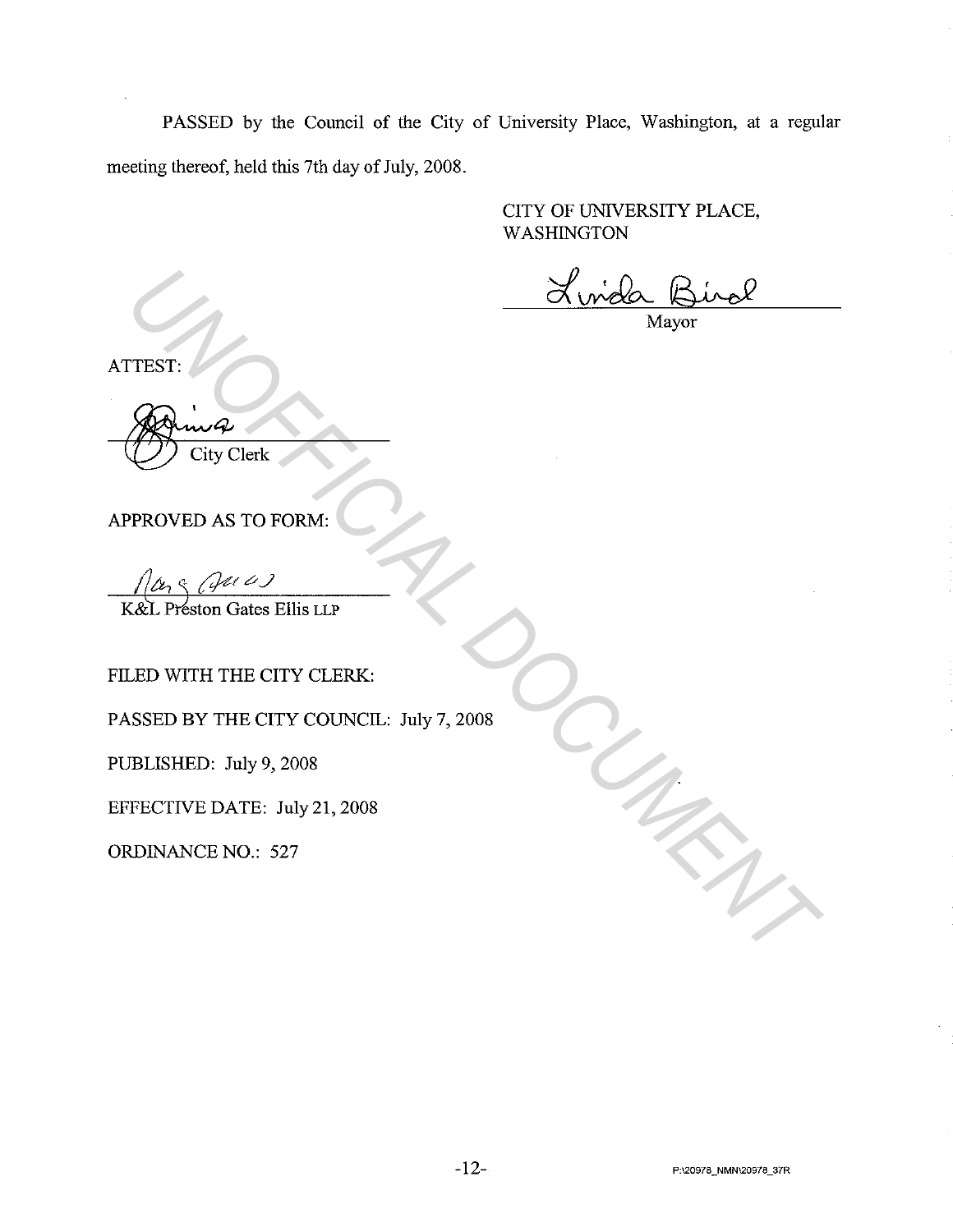#### **CERTIFICATE**

I, the undersigned, Clerk of the City of University Place, Washington (the "City''), and keeper of the records of the City Council (herein called the "Council"), DO HEREBY CERTIFY:

1. That the attached ordinance is a true and correct copy of Ordinance No. 527 of the Council (herein called the "Ordinance"), duly passed at a regular meeting thereof held on the 7th day of July, 2008.

2. That said meeting was duly convened and held in all respects in accordance with law, and to the extent required by law, due and proper notice of such meeting was given; that a legal quorum was present throughout the meeting and a legally sufficient number of members of the Council voted in the proper manner for the passage of said Ordinance; that all other requirements and proceedings incident to the proper passage of said Ordinance have been duly fulfilled, carried out and otherwise observed; and that I am authorized to execute this certificate. **1.** That the attached ordinance is a true and correct copy of Ordinance No. 527 of t<br>sumcil (herein called the "Ordinance"), duly passed at a regular meeting thereof hold on the 2<br>y of July, 2008.<br>2. That said meeting was

IN WITNESS WHEREOF, I have hereunto set my hand and affixed the official seal of the City this 7th day of July, 2008.

[SEAL]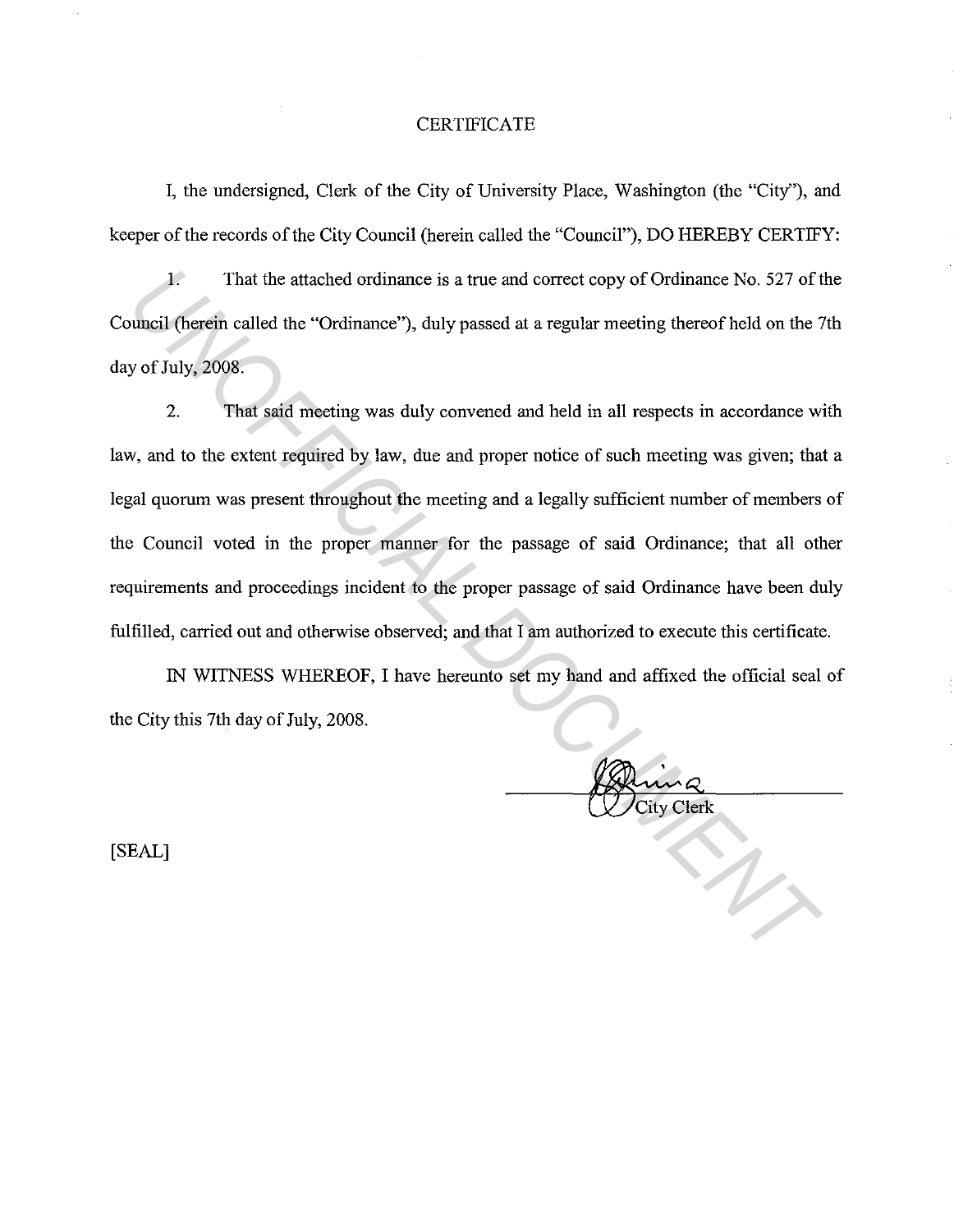# [ATTACH BANK'S PROPOSAL LETTER]

UNOFFICIAL DOCUMENT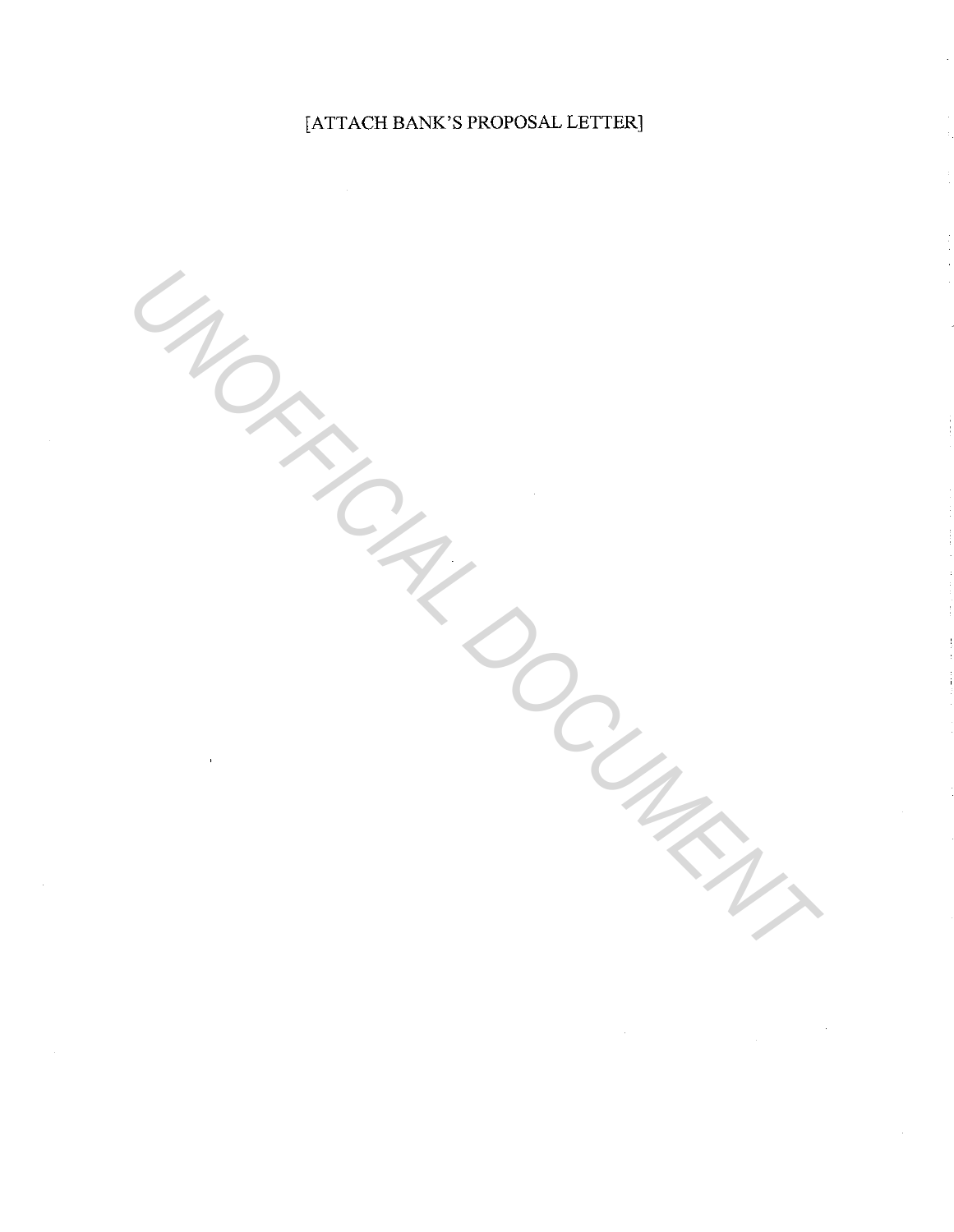#### **EXHIBIT B**

## UNNERSITY PLACE NON-REVOLVING LINE OF CREDIT

#### REQUEST FOR DRAW NO.

On behalf of University Place, Washington ("City"), I hereby certify that:

1. I am an Authorized Officer of the City, authorized by Ordinance No. 527 of the City Council adopted on July 7, 2008 (the "Ordinance") to request this draw under the Limited Tax General Obligation Bond Anticipation Notes, 2008 (the "Notes") and to make the representations on behalf of City set forth herein.

2. City requests a draw under the Series A Note in the amount of \$ City requests a draw under the Series B (Taxable) Note in the amount of \$

> The aggregate outstanding amounts of all draws, including this draw, under the Notes do not exceed \$13,000,000. Please disburse the draw to City on [insert date], by depositing funds to City as follows:

| ABA Number              |  |
|-------------------------|--|
| For the Account of City |  |
| Account No.             |  |
| $City - Draw No.$       |  |

3. Except as previously disclosed to the Bank, there is no action, suit, proceeding or investigation at law or in equity before or by any court or governmental body pending or, to the best of the knowledge of the City, threatened against the City to restrain or enjoin the adoption of the Resolution or the execution and delivery of the Notes, or the collection and application of funds as contemplated by the Ordinance and the Notes, which, in the reasonable judgment of the City, would have a material and adverse effect on the ability of the City to pay the amounts due under the Ordinance and the Notes. 1. I am an Authorized Officer of the City, authorized by Ordinance No. 527 of the Corolom Unly 7, 2008 (the "Ordinance") to request this draw under the Limit or Corolom Anticipation Notes, 2008 (the "Notes") and to make th

4. All representations of the City in the Ordinance were true and correct when made, and remain true and correct on this date.

5. The City requests that draws under the Notes bear interest that is:

Tax-Exempt Taxable

**B-1** P:\NMN\NMN23U